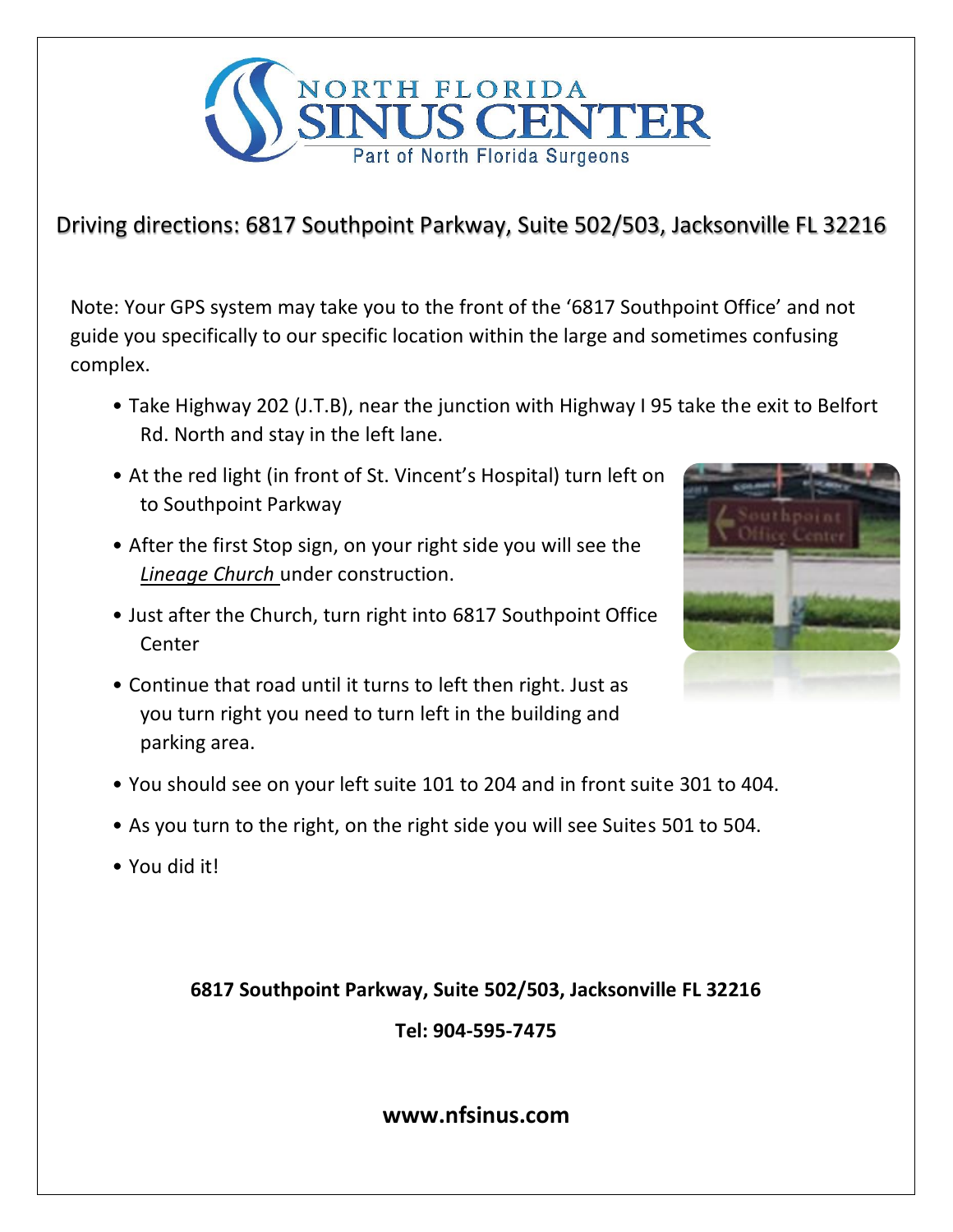

**Satellite overview showing proximity to 202/Butler and Belfort Rd/St. Vincent's Hospital, and a close-up of the office complex showing the 500's suite specific location.**